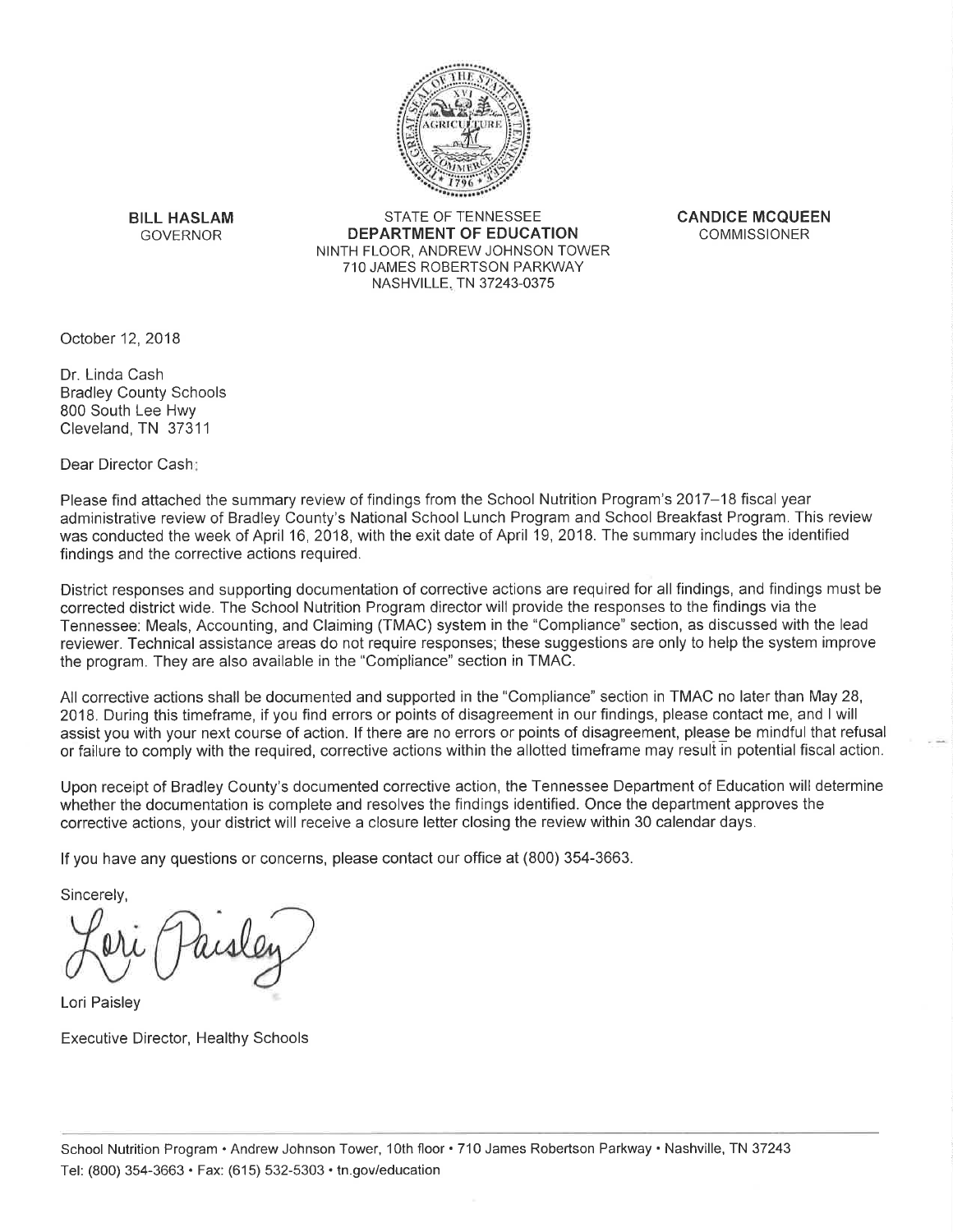

## **Bradley County (060)**

**Review ID: 845** 

## **Exit Conference Date: 4/19/2018**

Review Year: 2018

Month of Review: March

Lead Reviewer: Leslea Colquitt

| Area | <b>Findings ID</b> | <b>Finding Description</b> | <b>Required Corrective Action</b> |
|------|--------------------|----------------------------|-----------------------------------|
|      |                    |                            |                                   |

## **SFA - Level Findings**

| $100 -$<br>Certification<br>and Benefit<br>Issuance | $V - 0100$ | One application was processed<br>incorrectly.                                                                                                                                                                                                                                                                                                      | Reprocess application and send the household<br>an adverse action letter. Upload the corrected<br>application and adverse action letter.        |
|-----------------------------------------------------|------------|----------------------------------------------------------------------------------------------------------------------------------------------------------------------------------------------------------------------------------------------------------------------------------------------------------------------------------------------------|-------------------------------------------------------------------------------------------------------------------------------------------------|
| $100 -$<br>Certification<br>and Benefit<br>Issuance | $V - 0100$ | The notification letter for<br>directly certified students did<br>not contain all of the required<br>elements. The letter must<br>inform households there is no<br>need for an application, to let<br>the SFA know of other students<br>living in the household and to<br>notify the SFA if the household<br>does not wish to receive<br>benefits. | Update the directly certified letter to include all<br>of the required elements and upload the<br>updated letter.                               |
| $100 -$<br>Certification<br>and Benefit<br>Issuance | $V - 0100$ | The benefits for one directly<br>certified student in the benefit<br>issuance sample could not be<br>verified.                                                                                                                                                                                                                                     | Change the student's status on the benefit<br>issuance document and send adverse action<br>letter. Upload the updated adverse action<br>letter. |
| $200 -$<br>Verification                             | $V-0200$   | The SFA's notice of adverse<br>action did not contain all of the<br>required information. The<br>letter did not state the<br>household has 10 days to file<br>an appeal.                                                                                                                                                                           | Update the adverse action letter to include all<br>required information and upload the updated<br>letter.                                       |